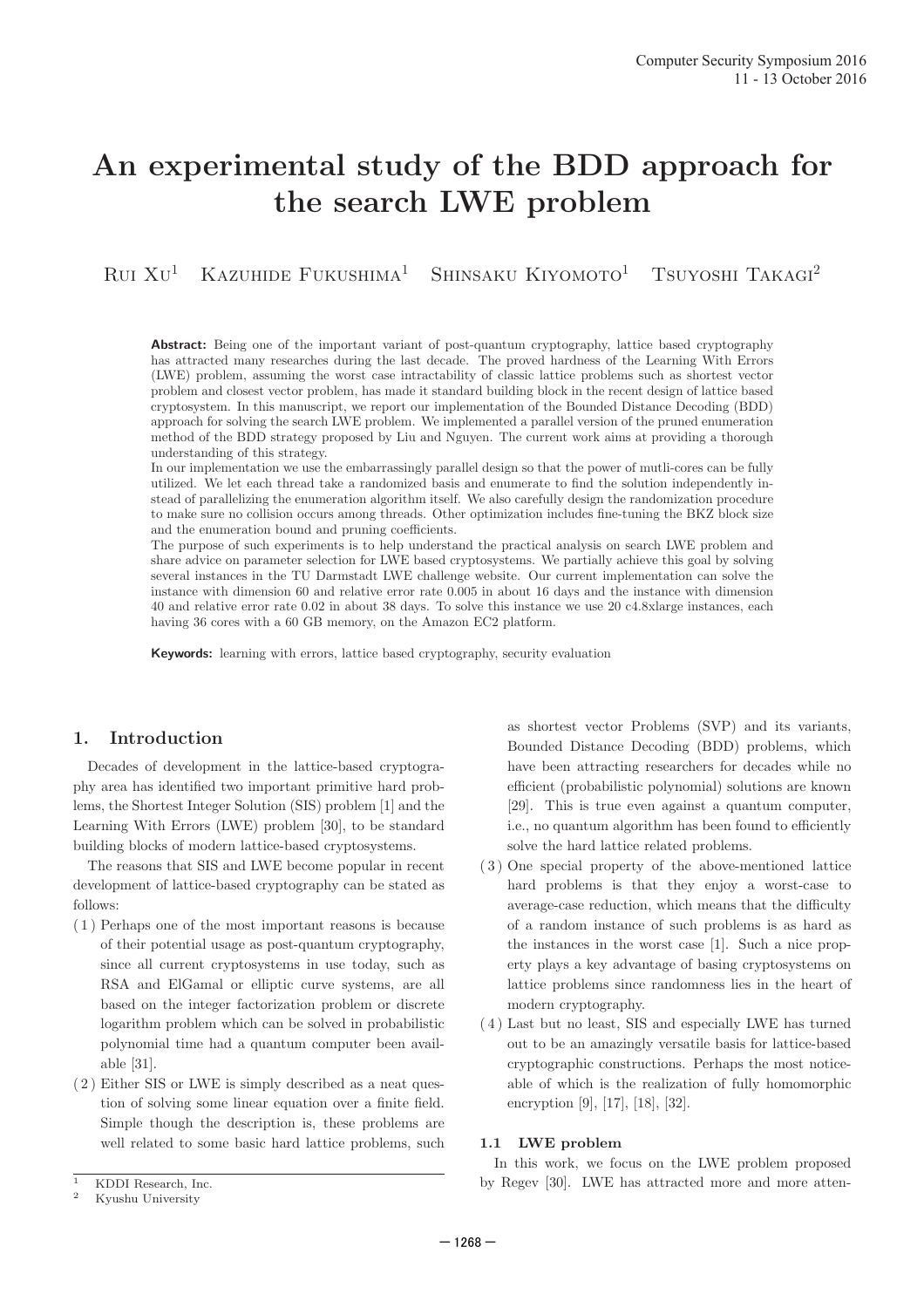tion since its proposal. Initially LWE problem was quantumly reduced to the GAPSVP (the decision version of the shortest vector problem) problem or SIVP (Shortest Independent Vector Problem). Which means that LWE is considered hard if there are no algorithms can efficiently solve the GAPSVP or SIVP using a quantum computer. Later, the hardness reduction as been sharpened to accept a classic reduction to these standard lattice problems [10].

**LWE**. Let  $n$  be a positive integer, denoting the dimension of the lattice related with the LWE problem, q an odd prime, and let D be an error distribution over the integer ring modulo q,  $\mathbb{Z}_q$ . Denote by **s** a fixed secret vector in  $\mathbb{Z}_q^n$  (in this manuscript we adopt the row vector conversation to be consistent with software implementation) selected according to the uniform distribution on its support. Let  $\mathcal{L}_{n,q,\mathcal{D}}$  be the probability distribution on  $\mathbb{Z}_q^n \times \mathbb{Z}_q$  generated by choosing  $\mathbf{a} \in \mathbb{Z}_q^n$  unifromly at random, choosing an error  $e$  according to D and returning

$$
(\mathbf{a},c)=(\mathbf{a},\langle\mathbf{a},\mathbf{s}\rangle+e)
$$

in  $\mathbb{Z}_q^n\times\mathbb{Z}_q$ , where  $\langle\cdot,\cdot\rangle$  denotes the inner product of two vectors in  $\mathbb{Z}_q^n$ . The search LWE problem is to find the secret vector **s** given a fixed number of m samples from  $\mathcal{L}_{n,q,\mathcal{D}}$ . An alternate version of the search LWE problem called decision LWE problem finds more applications in lattice-based cryptographic construction. The decision LWE problem is to distinguish the LWE distribution from uniform distribution over  $\mathbb{Z}_q^n \times \mathbb{Z}_q$ .

#### 1.2 Discrete Gaussian Distribution

We now talk about the error distribution  $\mathcal{D}$  in the LWE problem. In the general situation, any error distribution with small variance is fine for the LWE problem to be hard. However, in this work, same as many other previous works regarding LWE we are only concerned with the discrete Gaussian distribution over the ring  $\mathbb{Z}_q$  as error distribution. Let  $x \in \mathbb{Z}$ . The discrete Gaussian distribution over  $\mathbb{Z}$  with mean 0 and width parameter  $\sigma$  denoted by  $D_{\mathbb{Z},\sigma}$  assigns to each  $x \in \mathbb{Z}$  the probability proportional to  $\exp(-x^2/2\sigma^2)$ . The error distribution we consider for the LWE problem is the discrete Gaussian distribution over  $\mathbb{Z}_q$ , denoted by  $D_{\mathbb{Z}_q,\sigma}$ , by accumulating the value of the probability mass function over all integers in each residue class mod q. In the original proposal of Regev, the width parameter is associated with the moduli q as  $\sigma = \frac{\alpha q}{\sqrt{2\pi}}$ . With a slight abuse of notation, we also denote the discrete Gaussian distribution as  $\mathcal{D}_{\mathbb{Z}_q,\alpha q}$ . When the error distribution of an LWE instance is  $\mathcal{D}_{\mathbb{Z}_q,\alpha q}$ , we express the LWE instance as  $\mathcal{L}_{n,q,\alpha}$ .

# 2. Preliminaries

## 2.1 Lattice

A lattice in  $\mathbb{R}^m$  is a discrete additive subgroup generated by a (non-unique) basis  $\mathbf{B} = {\mathbf{b}_1, ..., \mathbf{b}_m}^T$ . In another way, we denote the lattice  $\Lambda(\mathbf{B})$  generated by **B** such that  $\Lambda(\mathbf{B}) = \{x | x = \sum_{i=1}^{m} z_i \mathbf{b}_i\},\$  where  $z_i$ 's are integers. Note that by our convetion, the vector  $\mathbf{b}_i$  in the basis matrix **B** 

is its row vector. The rank of lattice  $\Lambda(B)$  is defined as the rank of the basis matrix **B**. If the rank of  $\Lambda$ (**B**) equals  $m$ , we call the lattice full rank. A fundamental notion lies in various lattice problems is the successive minimal  $\lambda_k(\Lambda)$ which is defined to be the smallest real number  $r$  such that the lattice contains k linearly independent nonzero vectors of Euclidean length at most r. Specifically,  $\lambda_1(\Lambda)$  is the length of the shortest nonzero vector of the lattice  $\Lambda.$ 

The lattices we are interested in are a special type of lattices called q-ary lattices which are lattices satisfying  $q\mathbb{Z}^m \subset \Lambda \subset \mathbb{Z}^m$ . Fix positive integers  $n \leq m \leq q$ , where n serves as the main security parameter, and q is an odd prime. For any matrix  $\mathbf{A} \in \mathbb{Z}^{m \times n}$  define the following two lattice.

$$
\Lambda_q^{\perp}(\mathbf{A}) = \{ \mathbf{x} \in \mathbb{Z}^m : \mathbf{x} \mathbf{A} = 0 \text{ mod } q \},
$$
  

$$
\Lambda_q(\mathbf{A}) = \{ \mathbf{x} \in \mathbb{Z}^m : \mathbf{x} = \mathbf{A} \text{ s mod } q \text{ for some } \mathbf{s} \in \mathbb{Z}_q^n \}.
$$

It is easy to check that both  $\Lambda_q^{\perp}(\mathbf{A})$  and  $\Lambda_q(\mathbf{A})$  are q-ary lattices [28]. Note that  $\Lambda_q^{\perp}(\mathbf{A})$  and  $\Lambda_q(\mathbf{A})$  are dual to each other up to scale. Also notice that the matrix  $\bf{A}$  is not a basis for these q-ary lattices. However, the lattice basis can be easily calculated via linear algebra. We will detail on how to compute the basis from A in subsequent section.

#### 2.2 Lattice Reduction

As we have noticed in Section 2.1 that a lattice can be generated from different bases. Property of the basis plays a central role in the difficulty of various hard lattice problems. Informally, the more orthogonal the basis is, the easier the corresponding lattice problems are. So many attempts to solve hard lattice problems try to alter (often called reduce in the literature) the given basis in order to get basis which generates the same lattice while at the same time achieves the highest orthogonality possible. We adopt the convention that the first vector  $\mathbf{b}_1$  in a reduced basis has the smallest length among the (reduced) basis vectors. After the lattice reduction algorithm, we can use the vector  $\mathbf{b}_1$  as an approximation of the shortest vector. Since the determinate of a lattice is invariant under lattice reduction, when the basis get reduced the length of each basis vector decreases. The common measurement of the quality of a lattice basis is called Hermite factor  $\delta^m$  defined as:  $||\mathbf{b}_1|| = \delta^m \text{vol}(\Lambda)^{1/m}$ . We also refer to  $\delta$  as the root-Hermite factor. Smaller root-Hermite factor usually implies a reduced basis with higher quality.

Lattice reduction algorithms can be viewed as a case of hierarchical of BKZ [33] based on the parameter blocksize  $k$ . The case when  $k = 2$  is called LLL reduction, which was invented by Lenstra, Lenstra and Lovasz [25]. LLL reduction is proven to run in polynomial time in the lattice dimension and output a short vector which is within exponential of the minimal length of a lattice  $\Lambda$ , i.e.,  $\lambda_1(\Lambda)$ . When  $k = m$ , i.e., the full size of the basis, the output basis is HKZ reduced [22] which implies solving the SVP. The situation when k lies in between 2 and  $m$  is known as the BKZ- $k$  reduction which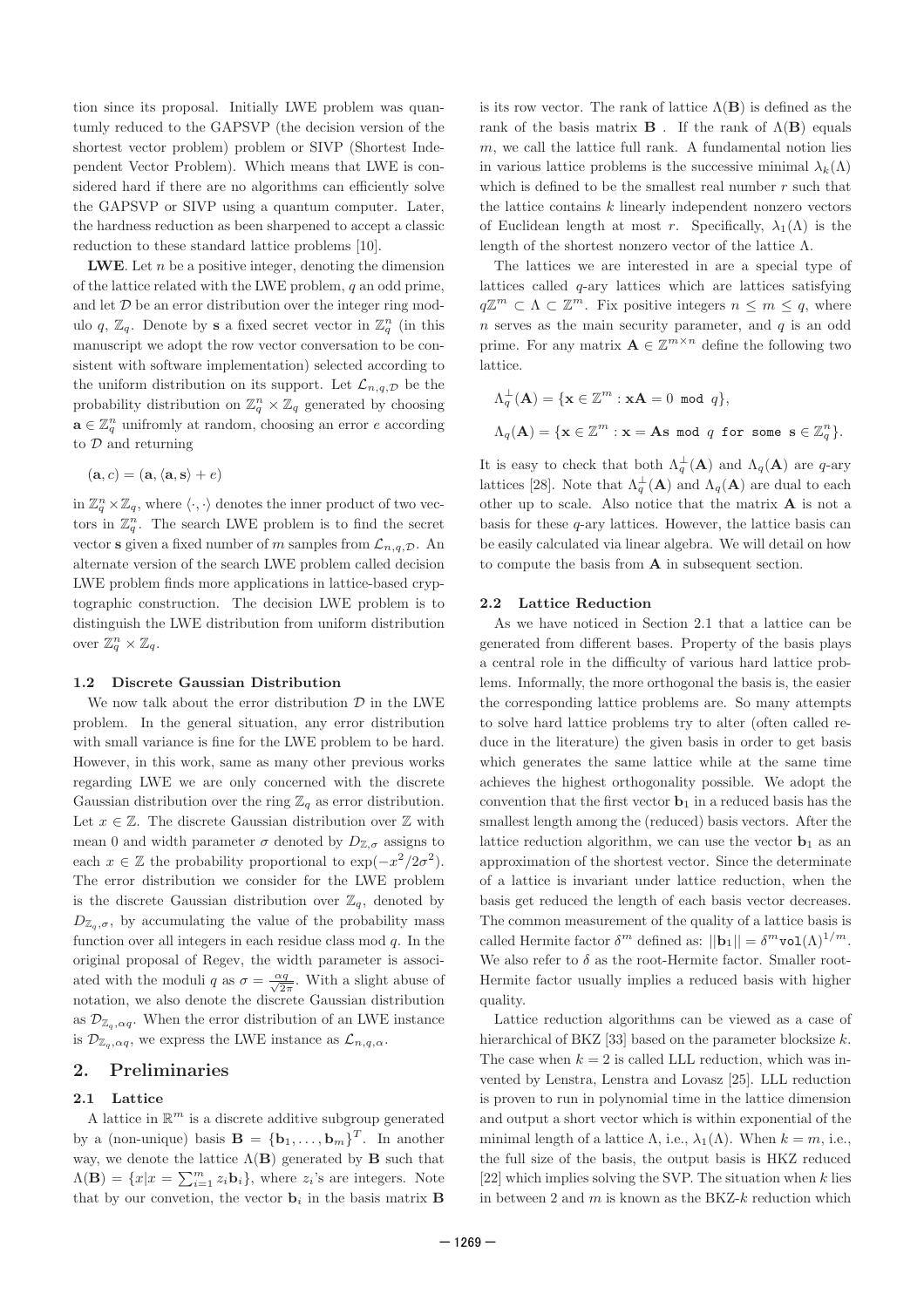is the most referenced reduction algorithm in practice. Chen and Nguyen observed that the running time of BKZ reduction is mainly dominated by the root-Hermite factor  $\delta$  and is less affected by the dimension  $m$ . See Chen and Nguyen [13] for a detailed analysis and their improvements over the standard BKZ as a collection of optimization known as BKZ 2.0. See also Albrecht et al. [2] for a thorough comparison of different estimation of the complexity of BKZ.

# 3. BDD Approach to Solve LWE Search Problem

We consider the search version of the LWE problem in this work. There are mainly three ways to solve the search LWE problem.

- ( 1 ) BKW approach: Blum, Kalai and Wasserman proposed BKW algorithm for the LPN (learning with parity noise) problem. Latter this algorithm was used to analyze the security of code-based cryptosystems. Since LWE can be viewed as a generalization of LPN problem (which generalizes LPN by using more general noise distribution instead of binary noise in LPN), BKW was also adapted to solve LWE by Albrecht et al. [3].
- ( 2 ) Algebraic approach: Arora-Ge [7] proposed to set up a system of algebraic equations over integers to describe the LWE problem and solve the search problem by solving the equation system. Latter this method was improved by using Grobner basis techniques [4].
- ( 3 ) BDD approach: This approach views the search LWE problem as a decoding problem in a lattice. We will explain this idea in more detail in the following.

Bounded Distance Decoding (BDD): Given m samples  $(a_i, c_i)$  following LWE distribution  $\mathcal{L}_{n,q,\mathcal{D}}$ , we organize the input into a matrix  $\mathbf{A} \in \mathbb{Z}_q^{m \times n}$  whose rows constitute the m samples of the vector  $\mathbf{a}_i$ , and a vector  $\mathbf{c} \in \mathbb{Z}_q^m$  whose *i*-th element is  $c_i$  from the *i*-th sample. Note  $\mathbf{c} = \mathbf{A}\mathbf{s} + \mathbf{e}$ , where e is the error vector which follows the distribution  $\mathcal{D}^n$ . When the error distribution of the LWE problem is the discrete Gaussian distribution  $\mathcal{D}_{\mathbb{Z}_q,\alpha q}$ , we observe that the length of e is relatively small since each of its dimension is distributed according to the discrete Gaussian. Consider the q-ary lattice

$$
\Lambda_q(\mathbf{A}) = \{ \mathbf{x} \in \mathbb{Z}^m : \mathbf{x} = \mathbf{A} \mathbf{s} \text{ mod } q \text{ for some } \mathbf{s} \in \mathbb{Z}_q^n \},
$$

induced by  $\mathbf{A}$ , then the vector **c** is bounded in distance from a vector  $\mathbf{v} \in \Lambda_q(\mathbf{A})$ . Find the vector  $\mathbf{v}$  from the q-ary lattice is called the BDD problem.

There are several ways to solve the BDD problem. Lindner and Peikert[27] proposed a variant of Babai's nearest plane algorithm to solve the BDD problem. Bischof et al. [12] and Kirshanova et al. [23] has implemented parallel version of this algorithm and investigated its practical performance. Liu and Nguyen [26] observed that Lindner and Peickert nearest plane algorithm can be viewed as a form of pruned enumeration with pruning strategy different from normal pruning method to bound the projection length but instead to bound the coefficients. Thus they propose to use

the lattice enumeration with GNR extreme pruning strategy to accelerate the speed of finding the closest vector. This will be the approach we use in our experimental study. Albrecht et al. [6] propose another approach to reduce the BDD problem to unique SVP problem by the embedding technique of Kannan [22].

# 4. Our Implementation

We choose to implement the Liu and Nguyen algorithm to study its practical performance. This algorithm uses enumeration with extreme pruning to solve the BDD problem. Given M samples  $\{(\mathbf{a}_i, c_i)\}_{i=1,2,\ldots,M}$  from the LWE distribution  $\mathcal{L}_{n,q,\alpha}$  we outline the algorithm steps as follows:

- Step 1: Choose an appropriate  $m$  number of samples from the LWE samples which will be the dimension of the q-ary lattice in consideration. Denote the subset of LWE samples in matrix representation as  $\mathbf{As} + \mathbf{e} = \mathbf{c}$ , where **A** has size  $m \times n$ , **s** is the *n*-dimension secret vector we want to find, and e is the m-dimension error vector chosen from the discrete Gaussian distribution  $\mathcal{D}_{\mathbb{Z}_q,\alpha q}.$
- Step 2: Compute the basis of the q-ary lattice  $\Lambda_q(\mathbf{A})$ generated by  $\mathbf{A}$ , denote it by  $\mathbf{B}$ . Note that  $\mathbf{B}$  is of size  $m \times m$ .
- Step 3: Randomize the basis B by multiplying a unimodular matrix **U** of size  $m \times m$ . Denote the randomized basis as B′.
- Step 4: Use BKZ reduction algorithm to reduce the basis B′.
- Step 5: Compute the pruning coefficients and use pruned enumeration to find the closest vector in the lattice  $\Lambda_q(A)$  to the vector **c** using the BKZ reduced basis  $\mathbf{B}'$ .
- Step 6: If the closest vector **v** is found, solve the LWE secret vector by  $\mathbf{s} = \mathbf{A}^{-1}\mathbf{v}$ , where  $\mathbf{A}^{-1}$  is the inverse of A. Otherwise, goto step (3).

We give detailed explanation of the choice we make regarding each step of the algorithm in subsequent subsections.

#### 4.1 Choose Subdimension

In the typical setting of LWE problem, the number of total samples M is bounded by a polynomial of the LWE dimension n. When treating LWE as a lattice problem, one important decision is how to choose the dimension of the lattice. The dimension of the lattice equals the number of samples we choose. How many of the total M samples do we use to form the generating matrix **A**?

The number of samples (i.e., the dimension of the lattice) should be chosen according to the following two considerations:

- ( 1 ) It should not be too large, otherwise we will be dealing with a lattice of large dimension.
- ( 2 ) It should not be too small either, for otherwise the sub LWE problem may not have a unique solution.
	- The first reason seems quite natural. However, during our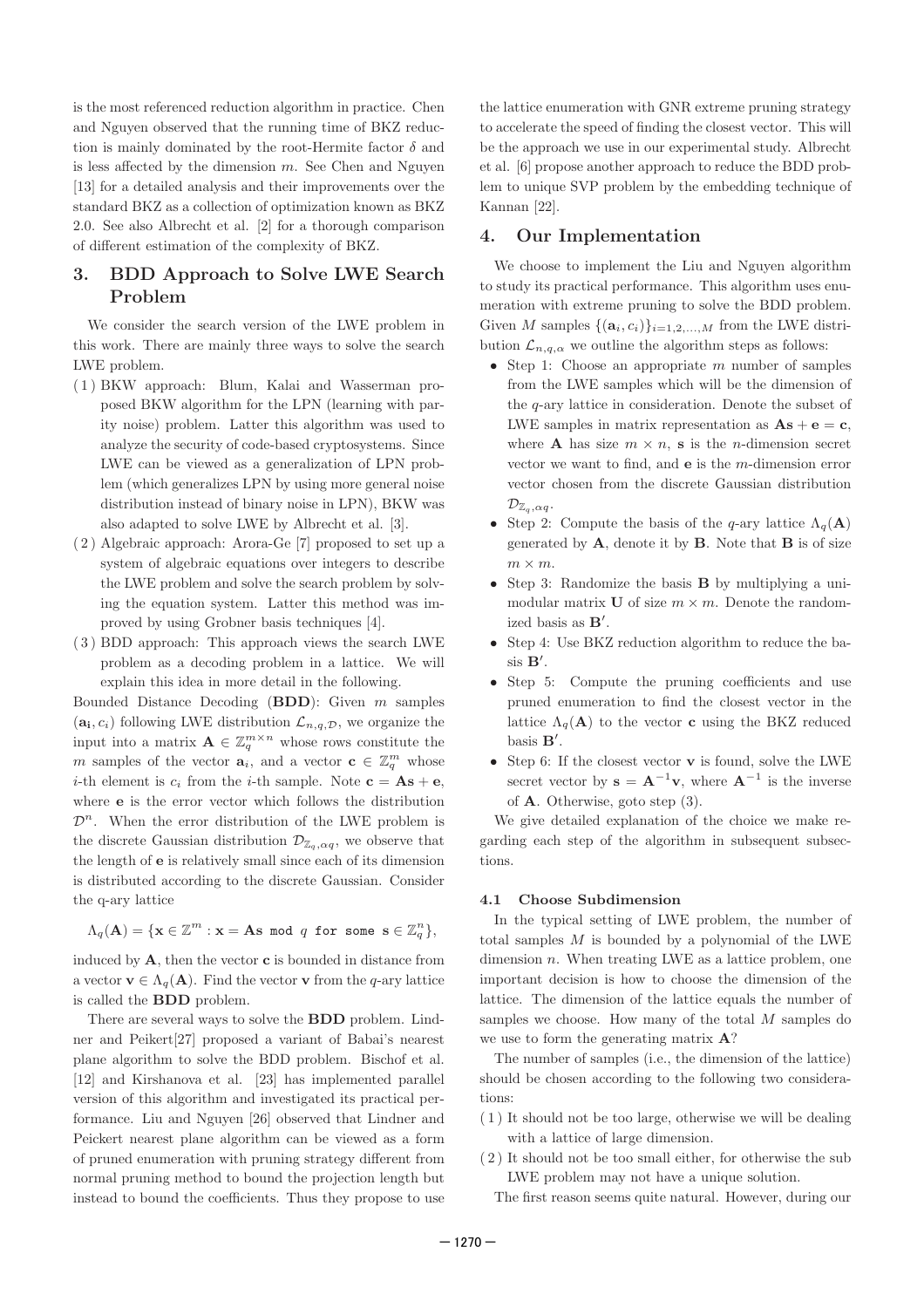experiments we find that the dimension of the lattice does not have a strong impact on the time complexity of solving the LWE problem. For fixed LWE dimension  $n$  and relative error rate  $\alpha$ , when we increase the number of samples  $m$  we do not experience too much of a change in running time. This behavior is what one would expect according to the theory since the hardness of LWE depends on the dimension  $n$  and the relative error rate  $\alpha$ .

Sometimes a smaller subdimension may even lead to an increased running time. This counter intuitive phenomenon might happen because when the number of samples are two small the corresponding sub LWE problem does not have a unique solution. If we look at the equation  $\mathbf{A}\mathbf{s} + \mathbf{e} = \mathbf{c}$ , then for any choice of s we can find an error vector e satisfying the above equation. However, the LWE problem restricts the length of e. More precisely, it requires that each element of e is chosen from the discrete Gaussian distribution with small variant thus can not be too large. TU Darmstat University has held a LWE challenge website<sup>\*1</sup> similar to the famous SVP challenge. According to Buchmann et al. [11], the acceptance criteria for the correct answer of the LWE problem  $\mathcal{L}_{n,q,\alpha}$  with M samples is that  $||\mathbf{e}|| \leq 2\sqrt{M}\alpha q$ . Based on this criteria, when we choose the subdimension to be  $m$ , we would also expect to find a secret vector s such that it leads to a error vector of length less than  $2\sqrt{m}\alpha q$ . Following the argument of Buchmann et al. [11] we calculate the probability that the sub LWE problem has more than one solutions. For a chosen matrix **A** of size  $m \times n$ , let  $\Lambda_q(A)$  denote the q-ary lattice generated by **A**. Recall that  $\lambda_1(\Lambda_q(\mathbf{A}))$  is the norm of the shortest non zero vector in  $\Lambda_q(A)$ . Assume we have two solutions for the secret vector  $s_1$  and  $s_2$  both satisfy the criteria  $\mathbf{As}_1 + \mathbf{e}_1 = \mathbf{c} = \mathbf{As}_2 + \mathbf{e}_2$  and  $\mathbf{e}_i \leq 2\sqrt{m\alpha q}$ . Then by triangle inequality we have  $||\mathbf{A}(\mathbf{s}_1 - \mathbf{s}_2)|| \leq 4\sqrt{m}\alpha q$ . Since  $\mathbf{A}(\mathbf{s}_1 - \mathbf{s}_2)$  is actually a vector in the q-ary lattice  $\Lambda_q(\mathbf{A})$ , the fact that the sub LWE problem has more than one solutions implies that  $\lambda_1(\Lambda_q(\mathbf{A})) \leq 4\sqrt{m\alpha q}$ . On the other hand, Gaussian heuristic tells us that the expected length of the shortest vector of  $\Lambda_q(\mathbf{A})$  is  $q^{1-\frac{n}{m}}\sqrt{\frac{m}{2\pi e}}$ . So in our implementation we choose the subdimension m such that the corresponding Gaussian heuristic  $q^{1-\frac{n}{m}}\sqrt{\frac{m}{2\pi e}}$  is larger than  $4\sqrt{m}\alpha q$ .

## 4.2 Compute the Basis

This is easy linear algebra. Given a matrix **A** of size  $m \times n$ , we want to find the matrix  $\bf{B}$  which is the basis of the  $q$ -ary lattice  $\Lambda_q(\mathbf{A}) = \{ \mathbf{x} \in \mathbb{Z}^m : \mathbf{x} = \mathbf{A} \mathbf{s} \text{ mod } q \text{ for some } \mathbf{s} \in \mathbb{Z}^m \}$  $\mathbb{Z}_q^n$ . Recall that we use the convention of row vector, so a lattice vector generated by the basis B can be represented by zB where z is a row vector. If we forget for a moment that we are working on the modular ring  $\mathbb{Z}_q$ , then the basis for  $\Lambda_q(A)$  is simply  $A^T$ , the transpose of A since all lattice vectors except for those in  $q\mathbb{Z}^m$  can be expressed by an integer linear combination of rows in matrix  $A<sup>T</sup>$ . To include

 $q\mathbb{Z}^m$  in order to make it q-ary lattice we further compute the Hermite normal form of  $\left[\frac{\mathbf{A}^{\mathrm{T}}}{g\mathbf{I}}\right]$  $\left[\frac{\mathbf{A}^{\mathrm{T}}}{q\mathbf{I}_{m}}\right]$  to get the basis of the q-ary lattice  $\Lambda_q(\mathbf{A})$ . In other words,  $\mathbf{B} = \text{HNF}(\left[\frac{\mathbf{A}^T}{q\mathbf{I}_{\infty}}\right])$  $\left.\frac{\mathbf{A}^{\mathbf{T}}}{q\mathbf{I}_{m}}\right]),$ where  $HNF(A)$  denotes the row Hermite normal form of a matrix A removing all zero rows. Some explanations are as follows. The lattice  $\Lambda(\mathbf{A}^{\mathbf{T}})$ , which has  $\mathbf{A}^{\mathbf{T}}$  as a basis constitutes all lattice vector of  $\Lambda_q(A)$  except those belonging to  $q\mathbb{Z}^m$ . While  $q\mathbb{Z}^m$  itself can be viewed as a lattice with the  $(m \text{ dimensional})$  identity matrix scared by  $q$  as its basis. Thus, we get  $\Lambda_q(\mathbf{A}) = \Lambda(\mathbf{A}^{\mathbf{T}}) \cup \Lambda(q\mathbf{I}_m)$ . The last step of our computation relies on the following fact:

**Fact 1.** Given two lattice  $\Lambda(A)$  and  $\Lambda(B)$  of the same dimension. Then the basis for the union of  $\Lambda(\mathbf{A})$  and  $\Lambda(\mathbf{B})$ is  $HNF(\frac{A}{B})$  $\frac{\mathbf{A}}{B}$ .

It is proven that with high probability the basis B has full rank  $m$  (i.e., **B** is of size  $m \times m$ ). In our implementation we use a script written in Sage [34] to compute the basis of the  $q$ -ary lattice  $\Lambda_q(\mathbf{A})$ .

## 4.3 Basis Randomization

Two matrices **B** and **B'** generates the same lattice if and only if  $B' = UB$  for some unimodular matrix U. The question of randomizing the lattice basis thus reduces to the question of generating random unimodular matrices. There are many ways to generate unimodular matrices, we choose the following method to generate random unimodular matrices:

- $(1)$  Generate two random square matrices **L** and **R**, where **L** is a lower triangular matrix with  $\pm 1$  as its diagonal elements and where  $R$  is a upper triangular matrix with  $\pm 1$  as its diagonal elements. The non-diagonal elements of both matrices are generated randomly uniformly from an interval  $[-c, c]$  with c a small positive integer.
- $(2)$  Set  $U = LR$  and output U as the randomly generated unimodular matrix.

We choose this method to generate unimodular matrices for two reasons:

- ( 1 ) This method is simple to implement.
- ( 2 ) When used in multi-thread program we can control the collision of the random matrix in different threads.

We describe how to control the collision in different threads. We assume, for simplicity and without loss of generality, that the diagonal elements of both  $\bf{L}$  and  $\bf{R}$  is set to be 1. The following example lists possible constructs for the lower triangle matrix  $\bf{L}$  and the upper triangle matrix  $\bf{R}$ . In the examples, the symbol ' x' means we do not care what its value is. The argument goes perfectly through even we choose −1 for some of the diagonal elements of the matrices.

$$
\mathbf{L} = \left[ \begin{array}{ccccc} 1 & 0 & 0 & \cdots & 0 & 0 \\ a_2 & 1 & 0 & \cdots & 0 & 0 \\ a_3 & x & 1 & \cdots & 0 & 0 \\ \cdots & \cdots & \cdots & \cdots & \cdots & \cdots \\ a_{n-1} & x & \cdots & x & 1 & 0 \\ a_n & x & \cdots & \cdots & x & 1 \end{array} \right]
$$

<sup>\*</sup> <sup>1</sup> https://www.latticechallenge.org/lwe challenge/challenge.php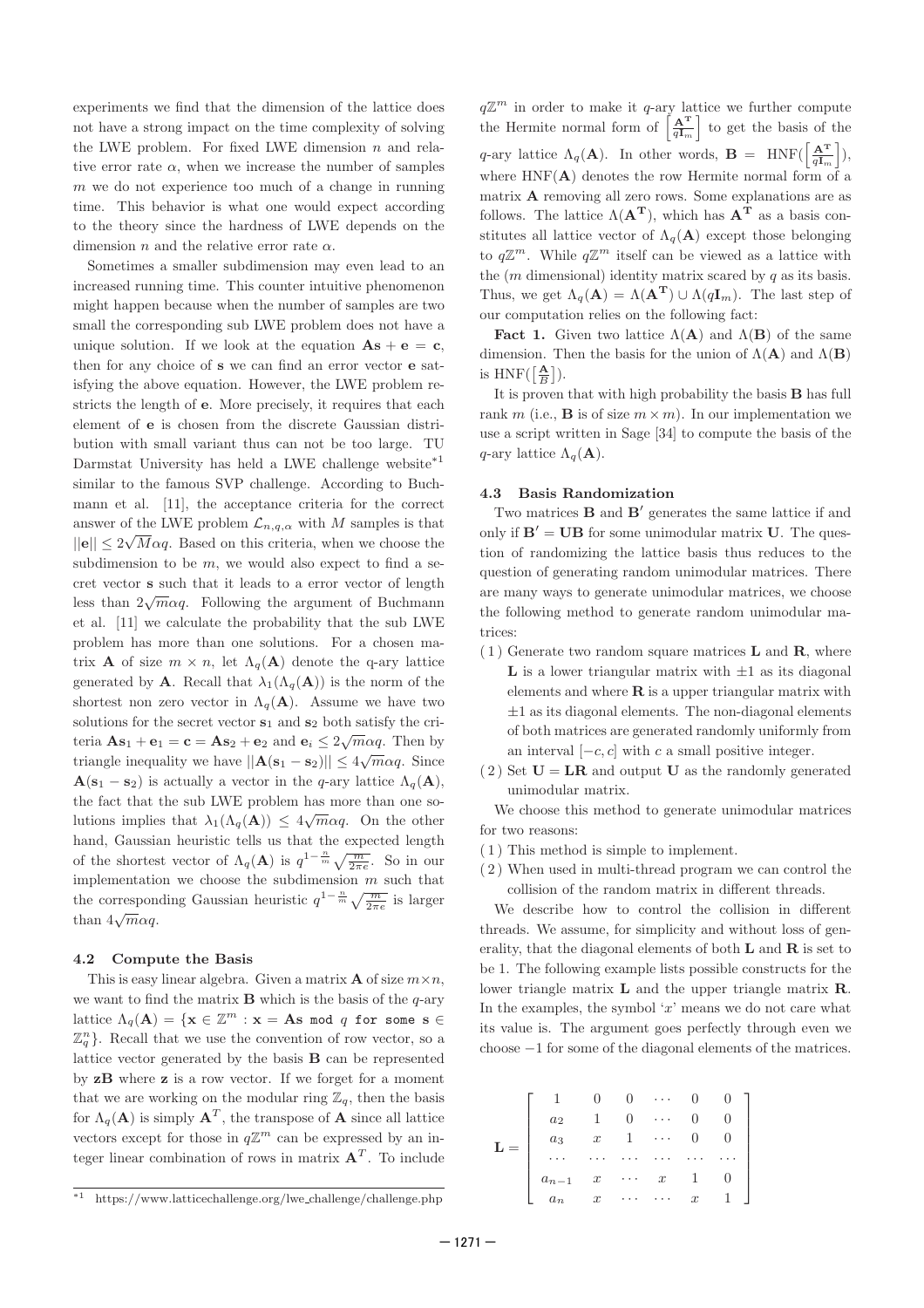$$
\mathbf{R} = \begin{bmatrix} 1 & b_2 & b_3 & \cdots & b_{n-1} & b_n \\ 0 & 1 & x & \cdots & x & x \\ 0 & 0 & 1 & \cdots & x & x \\ \cdots & \cdots & \cdots & \cdots & \cdots & \cdots \\ 0 & 0 & \cdots & 0 & 1 & x \\ 0 & 0 & \cdots & \cdots & 0 & 1 \end{bmatrix}
$$

$$
\mathbf{U} = \mathbf{L}\mathbf{R} = \begin{bmatrix} 1 & b_2 & b_3 & \cdots & b_{n-1} & b_n \\ a_2 & x & x & \cdots & x & x \\ a_3 & x & x & \cdots & x & x \\ \cdots & \cdots & \cdots & \cdots & \cdots & \cdots \\ a_{n-1} & x & \cdots & x & x & x \\ a_n & x & \cdots & \cdots & x & x \end{bmatrix}
$$

From the example we can see that the first row and first column of the unimodular matrix U equals the first row of the upper triangle matrix  $\bf{R}$  and the first column of the lower triangle matrix L, respectively. To make different threads generate the unimodular matrices without collision we can simply fix some elements of the first row of  $\bf R$  and some elements of the first column of L .

Readers might already see from the above example the disadvantage of our method to generate unimodular matrices: the distribution is not uniform! The top-left element of U is always 1. However as we argue this is no big problem since it is theoretically impossible to generate uniform unimodular matrices simply because there are infinite number of unimodular matrices. One may insist on generating uniform unimodular matrices from a finite subgroup of the unimodular matrices, but as we show that our method already has a large size of randomness so it is not necessary to insist on uniformness. Since the non-diagonal elements of the triangle matrices are generated from  $[-c, c]$  and for an  $n \times n$ matrix we have  $n(n-1)$  such elements. And each element has  $2c+1$  possible choices thus the total number of unimodular matrices our method can generate is  $(2c + 1)^{n(n+1)}$ . In our implementation we set  $c = 1$  since the randomized lattice basis will have larger entries compared to the origin thus increases the burden of lattice reduction algorithm.

#### 4.4 Basis Reduction

Since we use enumeration to solve the BDD problem, we want to first reduce the lattice basis before applying enumeration. BKZ is now the de-facto standard of lattice reduction algorithm in cryptanalysis. We use the BKZ implementation in FPLLL [5] library to perform BKZ reduction.

The quality of the reduced basis and the running time of BKZ reduction algorithm highly depend on the block size  $k$ . How to choose an appropriate block size  $k$  affects the total running time of our LWE solver. This choice is also related to the parallel strategy we will be using. Parallelism is ubiquitous in today's program design. We have multi-core CPUs even in our laptops. It is natural to implement the LWE solve algorithm in parallel. There are two apparent strategies to us:

( 1 ) Use parallel implementation of enumeration algorithm and parallel implementation of lattice reduction algorithm.

( 2 ) Use sequential implementation of lattice reduction algorithm and enumeration algorithm but instead launch several threads to solve the BDD problem using different randomized basis.

We choose the second design for its simplicity and its embarrassing parallelism. Although there are parallel implementations of lattice enumeration algorithms [15], [16], [21], [24], we do not know any public available implementation of BKZ reduction algorithm. Thus if we want to use parallel implementation of enumeration we might have to use a sequential implementation of BKZ reduction. Amdahl's Law sets a bound on the potential program speedup defined by the fraction of code (p) that can be parallelized as  $speedup = \frac{1}{1-p}$ . When use the combination of BKZ reduction and enumeration to solve the SVP or CVP problem, the common knowledge it that when the running time of BKZ reduction part and the enumeration part are roughly equal, the total running time is minimized. If we want optimal performance then the fraction of parallelizable code would be about 1 /2. Then regardless of how many threads are used, the speedup can be at most 2. We can circumvent this by using a small block size for the BKZ reduction, plugging in the parallel enumeration into the BKZ reduction, but those method are either complicate or does not achieve optimal performance gain.

In our implementation we use the embarrassingly parallel design to let each thread work on a different randomized basis, thus there is no load balance issue. In order to achieve best performance we carefully choose the BKZ block size so that the BKZ reduction time is comparable to that of the enumeration time.

## 4.5 Lattice Enumeration

We use extreme pruning [19] for lattice enumeration as suggested by Liu and Nguyen [26]. Given a target vector **t**, a lattice basis **B** =  $(\mathbf{b}_1, \dots, \mathbf{b}_m)$  and a **BDD** radius *R*, enumeration algorithm enumerates over all lattice vectors  $\mathbf{v} \in \mathcal{L}$  such that  $||\mathbf{v} - \mathbf{t}|| \leq R$  and find the closest one to solve the BDD problem. Gamma et al. [19] suggest using extreme pruning to reduce the number of candidate vectors for enumeration. They also suggest using numerical approximation to generate optimal pruning coefficients by fixing the successful probability and seeking for minimum overhead. Aono [8] also described how to compute the optimal pruning coefficients. We follow Aono's approach to compute the optimal pruning coefficients in our implementation.

The next point is to decide the **BDD** bound R. According to the acceptance criteria of the LWE challenge, the requirement is that  $||\mathbf{e}|| \leq 2\sqrt{m}\alpha q$  for an LWE instance  $\mathcal{L}_{n,q,\alpha}$  with m samples. Thus we can choose  $R = 2\sqrt{m\alpha q}$ as the BDD bound. However, according to our experiments we find that  $2\sqrt{m}\alpha q$  is a little bit too pessimistic. We can actually choose a smaller **BDD** bound  $R$ . A smaller **BDD** bound R can dramatically reduce the running time of the enumeration process. To approximate the **BDD** bound  $R$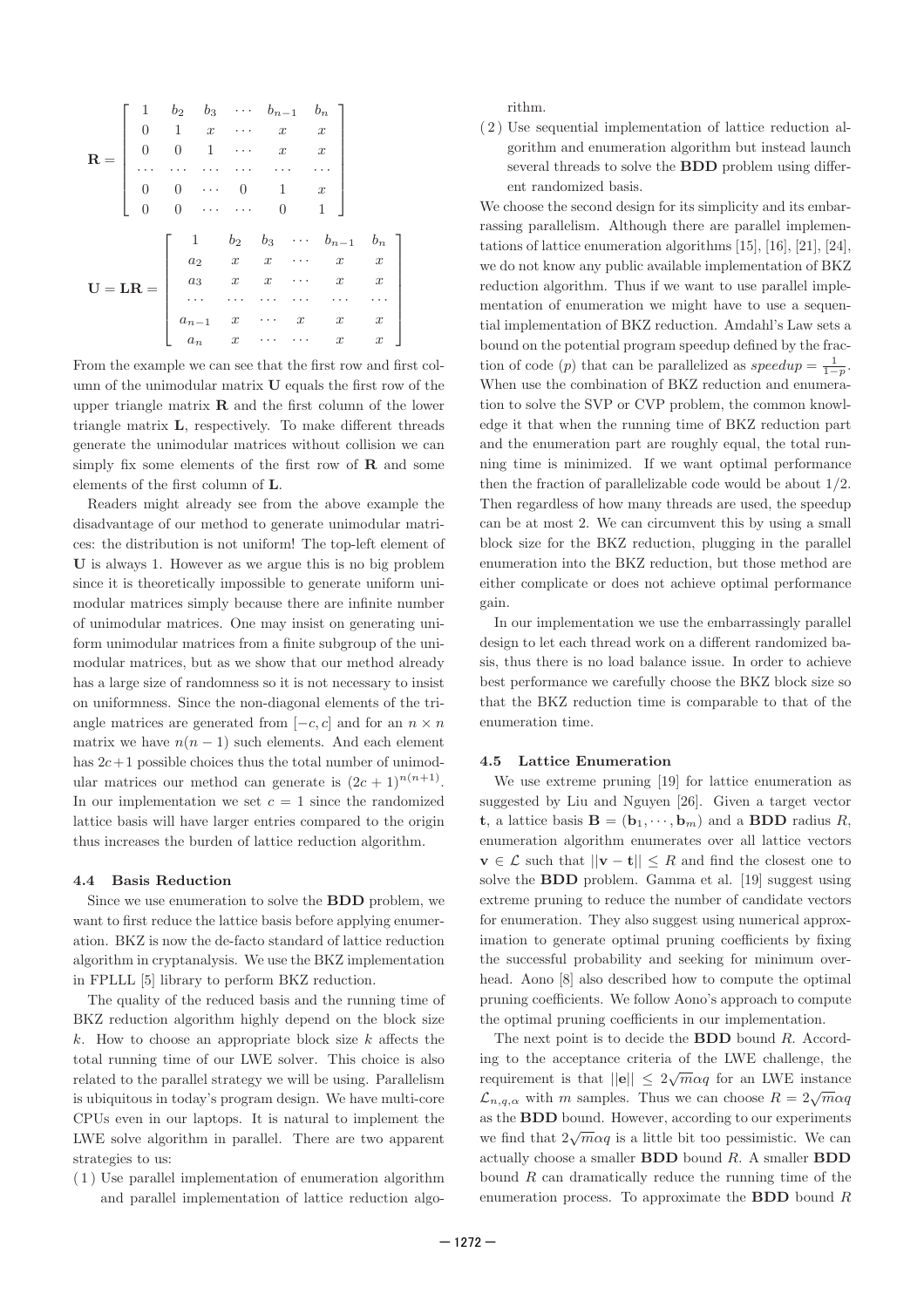

we sampled from the according discrete Gaussian distribution and record the squared length of the error vector e. We set squared **BDD** bound  $R^2$  as  $c \cdot m \alpha^2 q^2$  for some fixed constant c. The choice of c is made such that  $||\mathbf{e}||^2 \leq c \cdot m \alpha^2 q^2$ with overwhelming probability. From our sampling experiments we decide that  $c = 1.3$  is an appropriate choice. See

Fig. 1 for our experiment results.

# 5. Experimental Results

Our implementation is written in  $C_{++}$ , using the library FPLLL for BKZ reduction and lattice enumeration. Our program is compiled using gcc 5.4.0 on a desktop running Ubuntu 14.04 LTS. We test our LWE solver using the instances from the LWE challenge website.

## 5.1 LWE Challenge

TU Darmstadt helds a LWE challenge project. The challenge provides LWE instances with different parameters. The LWE challenge instance is identified by two parameters: the LWE dimension n and the relative error rate  $\alpha$ . The other parameters of an LWE instance are set as follows:

- Moduli q is set as the next prime of  $n^2$ ;
- Number of samples is set as  $M = n^2$ ;
- Error distribution is set as the discrete Gaussian distribution with width parameter  $\sigma = \alpha q$ , i.e., the distribution  $\mathcal{D}_{\mathbb{Z}_q,\sigma}$ .

See Fig.2 for an illustration.

#### 5.2 Our Results

We use our implementation solved several instances from the LWE Challenge website. Please refer to Table 1 for the detailed recording of the LWE parameters, the block size we used for BKZ and the running time for solving these instances. All the instances except for the one with parameters ( $n = 40, \alpha = 0.02$ ) were run on a cluster consisting of 20 c4.8xlarge instances, each having 36 cores with a 60 GB memory, on the Amazon EC2 platform. The instance  $(n = 40, \alpha = 0.02)$  was solved on a cluster consisting of 8 desktops with a 3.60 GHz Intel Core i7 processor with eight cores and 32 GB 1600MHz DDR3 memory.

In the experiments we carefully choose the BKZ block size  $k$  to ensure the BKZ reduction time is comparable with the enumeration time so as to achieve the reduction on overall



Fig. 2: The LWE challenge. Each cell represents a different LWE instance indexed by the dimension  $n$  and relative error rate  $\alpha$ . The green cells are unsolved instances and the red ones represent the ones already solved.

running time. And our experiments indeed confirm the folklore that when BKZ reduction time roughly equals that of enumeration time the total running time achieves the minimal. The squared **BDD** bound  $R^2$  was set as  $1.3 \cdot m\alpha^2 q^2$ in all instances and succeeded for all. The successful probability in our pruning strategy is set to be 0.01. From the results of our experiments we find that the relative error rate  $\alpha$  plays an important role in the hardness of the LWE problem.

## 6. Future Work

In this preliminary report we just described our choice of strategy to solve the BDD problem and details of our implementation and recorded the experiments of solving several LWE challenge instances. There are plenty of areas we can further explore.

• We choose the optimal BKZ block size  $k$  manually in our experiment. This would be impossible for LWE instances with large dimension and / or large relative error rate. Thus it would be interesting to explore some estimation of relation between the BKZ reduction time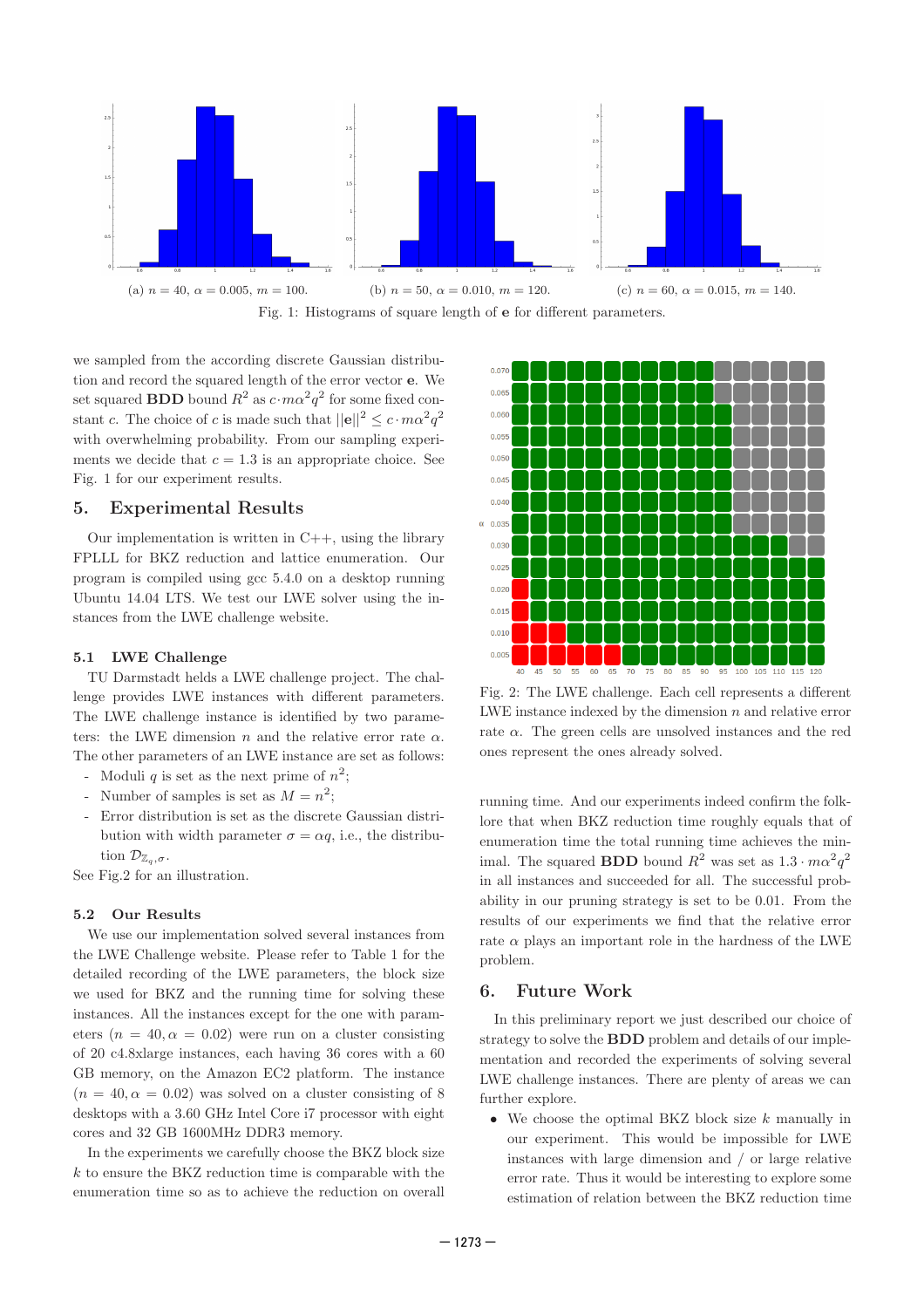| LWE parameters   |          |     | BKZ reduction    |       | Enumeration time  | Total time |
|------------------|----------|-----|------------------|-------|-------------------|------------|
| $\boldsymbol{n}$ | $\alpha$ | m   | $\boldsymbol{k}$ | time  |                   |            |
| 40               | 0.005    | 140 | 10               |       |                   | 0.2s       |
| 40               | 0.01     | 100 | 30               | 45    | 99                | 144s       |
| 40               | 0.015    | 120 | 28               | 2812s | 1937              | 4749s      |
| 40               | 0.02     | 140 | 32               | 10.9d | 27.1 <sub>d</sub> | 38d        |
| 45               | 0.005    | 100 | 18               | 4s    | 1s                | 5s         |
| 45               | 0.01     | 120 | 28               | 908s  | 706s              | 1614s      |
| 50               | 0.005    | 120 | 15               | 26s   | 22s               | 48s        |
| 55               | 0.005    | 140 | 25               | 1024s | 752s              | 1776s      |
| 60               | 0.005    | 140 | 33               | 7d    | 9d                | 16d        |

Table 1: Results on solving some instances from the LWE Challenge website

and enumeration time and use some heuristics to decide the optimal BKZ block size.

- Our experiments witnessed the fact that the subdimension does not affect the running time of our LWE solver too much. We will do further experiments to investigate the impact of different choice of subdimensions and understand the reason for this.
- Although we set the successful probability of the pruning strategy to be 0.01, the pruning coefficients we get result in higher successful probability. The impact of this is that we do not need too many repetitions to find the solution. Since we are using parallel running of the LWE solver, we would expect the successful probability to be rather low. Lower successful probability can reduce the running time while we can simply add more threads to compensate the low probability of success. In fact our current environment of 20 c4.8xlarge Amazon EC2 instances contains in total more than 700 threads, while the average rounds needed to find the solution is around 30. We can see that a large part of computing resources is waisted. We can deal with this problem in two ways: firstly, we can reduce the successful probability for the pruning strategy; secondly, we can deploy a two-level parallelism by using the first level to run the LWE solver in parallel and using the second level to run the parallel enumeration algorithm.

#### References

- [1] M. Ajtai. Generating hard instances of lattice problems. In *Proceedings of the twenty-eighth annual ACM symposium on Theory of computing*, pages 99–108. ACM, 1996.
- [2] M. R. Albrecht, R. Player, and S. Scott. On the concrete hardness of learning with errors. Cryptology ePrint Archive, Report 2015/046, 2015.
- [3] M. R. Albrecht, C. Cid, J. Faugere, R. Fitzpatrick, and L. Perret. On the complexity of the BKW algorithm on LWE. *Des. Codes Cryptography*, 74(2): pages 325-354, 2015.
- [4] M. R. Albrecht, C. Cid, J. Faugere and L. Perret. Algebraic algorithms for LWE. Cryptology ePrint Archive, Report 2014/1018, 2014.
- [5] M. R. Albrecht, D. Cadé, X. Pujol and D. Stehlé. fplll-4.0, a floating-point LLL implementation. Aailable at http: //perso.ens-lyon.fr/damien.stehle
- [6] M. R. Albrecht, R. Fitzpatrick, R. and F. Göpfert. On the efficacy of solving LWE by reduction to unique-SVP. In *International Conference on Information Security and Cryptology*, pages 293-310, 2014.
- [7] S. Arora and R. Ge. New algorithms for learning in presence of errors. In *ICALP 2011, Part 1*, vol. 6755 of *LNCS*, pages 403-415, 2011.
- [8] Y. Aono. A faster method for computing Gama-Nguyen-Regev's extreme pruning coefficients. arXiv preprint

arXiv:1406.0342 (2014).

- [9] Z. Brakerski, C. Gentry, and V. Vaikuntanathan. (leveled) fully homomorphic encryption without bootstrapping. In *Proceedings of the 3rd Innovations in Theoretical Computer Science Conference*, pages 309–325. ACM, 2012.
- [10] Z. Brakerski, A. Langlois, C. Peikert, O. Regev and D. Stehlé. Classical hardness of learning with errors. In *Proceedings of the Forty-fifth Annual ACM Symposium on Theory of Computing*, STOC '13, pages 575–584, New York, NY, USA, 2013. ACM.
- [11] J. Buchmann, N. Büscher, F. Göpfert, S. Katzenbeisser, J. Krämer, D. Micciancio, S. Siim, C. van Vredendaal and M. Walter. Creating Cryptographic Challenges Using Multi-Party Computation: The LWE Challenge. In *Proceedings of the 3rd ACM International Workshop on ASIA Public-Key Cryptography (AsiaCCS 2016)*, pages 11-20, 2016.
- [12] C. Bischof, J. Buchmann, O. Dagdelen, R., Fitzpatrick, F. Göpfert and A. Mariano. Nearest Planes in Practice. In *International Conference on Cryptography and Information Security in the Balkans*, pages 203-215, 2015.
- Y. M. Chen and P. Q. Nguyen. Bkz 2.0: Better lattice security estimates. In *Advances in Cryptology–ASIACRYPT 2011*, pages 1–20. Springer, 2011.
- [14] L. Ducas, A. Durmus, T. Lepoint and V. Lyubashevsky. Lattice Signatures and Bimodal Gaussians. *In Advances in Cryptology – CRYPTO 2013.* Lecture Notes in Computer Science Volume 8042, 2013, pages 40-56.
- [15] J. Detrey, G. Hanrot, X. Pujol and D. Stehlé. Accelerating lattice reduction with FPGAs. In *International Conference on Cryptology and Information Security in Latin America* , pages 124-143, 2010.
- [16]  $\ddot{O}$ . Dagdelen and M. Schneider 2010, August. Parallel enumeration of shortest lattice vectors. In *European Conference on Parallel Processing*, pages 211-222, 2010.
- [17] C. Gentry. *A fully homomorphic encryption scheme*. PhD thesis, Stanford University, 2009.
- [18] C. Gentry, S. Halevi, and N. P. Smart. Fully homomorphic encryption with polylog overhead. In *Advances in Cryptology–EUROCRYPT 2012*, pages 465–482. Springer, 2012.
- [19] N. Gama, P.Q. Nguyen and O. Regev. Lattice enumeration using extreme pruning. In *Annual International Conference on the Theory and Applications of Cryptographic Techniques*, pages 257-278, 2010.
- [20] C. Gentry, C. Peikert and V. Vaikuntanathan. Trapdoors for hard lattices and new cryptographic constructions. *In Proceedings of the fortieth annual ACM symposium on Theory of computing.* pages 197-206. ACM, 2008.
- [21] J. Hermans, M. Schneider, J. Buchmann, F. Vercauteren and B. Preneel. Parallel shortest lattice vector enumeration on graphics cards. In *International Conference on Cryptology in Africa*, pages 52-68, 2010.
- [22] R. Kannan. Minkowski's convex body theorem and integer programming. *Mathematics of operations research*, 12(3): pages 415–440, 1987.
- [23] E. Kirshanova, A. May and F. Wiemer. Parallel Implementation of BDD enumeration for LWE. In *International Conference on Applied Cryptography and Network Security*, pages 580-591, 2016.
- [24] P.C. Kuo, M. Schneider, . Dagdelen, J. Reichelt, J. Buchmann, C.M. Cheng and B.Y. Yang. Extreme Enumeration on GPU and in Clouds. In *International Workshop on Cryptographic Hardware and Embedded Systems*, pages 176-191, 2011.
- [25] A. Lenstra, H. W. Lenstra, and L. Lovász. Factoring poly-